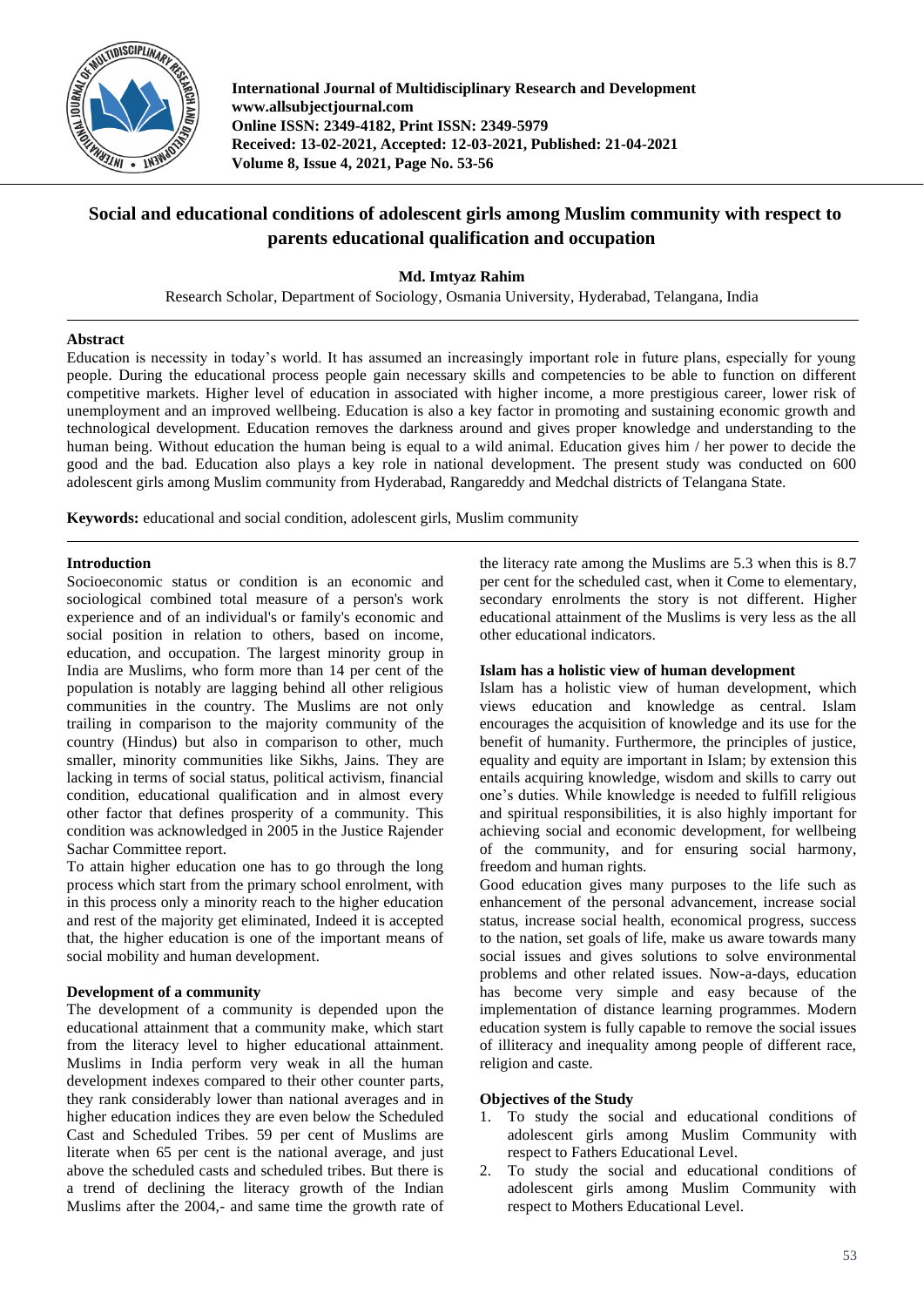- 3. To study the social and educational conditions of adolescent girls among Muslim Community with respect to Fathers Occupational Status.
- 4. To study the social and educational conditions of adolescent girls among Muslim Community with respect to Mothers Occupational Status.

#### **Hypothesis of the Study**

**Hypothesis 1:** There will be no significant difference in the social and educational conditions of girls among Muslim Community with reference to father's education level.

**Hypothesis 2:** There will be no significant difference in the social and educational conditions of girls among Muslim Community with reference to mother's education level.

**Hypothesis 3:** There will be no significant difference in social and educational conditions of girls among Muslim Community with reference to father's occupational status.

**Hypothesis 4:** There will be no significant difference in social and educational conditions of girls among Muslim Community with reference to mother's occupational status.

### **Sample of the Study**

The sample consisted of 600 adolescent girls belonging to Muslim community from Hyderabad, Ranga Reddy and Medchal districts of Telangana State, India. The sample was collected through random sampling technique.

#### **Tool of the Study**

Questionnaire was prepared by the Researcher containing 60 questions on 3 point scale. The tool was standardized by establishing reliability and validity.

#### **Analysis and Interpretation**

To test the above hypothesis F-test was employed.

**Table 1:** Distribution of scores Father's Educational Level wise.

|                                         | <b>Father's Education</b> | N   | <b>Mean SD</b>                 |  | F | Sig. | Df |
|-----------------------------------------|---------------------------|-----|--------------------------------|--|---|------|----|
| Social and<br>Educational<br>Conditions | Illiterate                | 120 | 44.21 10.36                    |  |   |      |    |
|                                         | <b>Below Metric</b>       | 210 | 44.95 9.37                     |  |   |      |    |
|                                         | Metric                    |     | 145 47.74 8.76                 |  |   |      |    |
|                                         | Graduation                |     | 104 47.99 8.81 3.1620.05 5.594 |  |   |      |    |
|                                         | Post-Graduation           | 16  | 46.65 11.78                    |  |   |      |    |
|                                         | Ph.D                      |     | 48.65 8.11                     |  |   |      |    |
|                                         | Total                     |     | 46.69 9.53                     |  |   |      |    |

The above table shows the results of social and educational condition of girls among Muslim Community with reference to their father education level. It is evident from the above table that the mean score of the girls whose fathers were illiterate was 44.21, below metric was 44.95, metric qualified was 47.74, graduate was 47.99, Post Graduated was 46.65 and for Ph.D father was 48.65. The obtained F value 3.162 with a df of 5 & 594 and was found to be statistically significant at 0.05 level of significance. It implies that social and educational condition of girls among Muslim Community differs significantly in relation to their father's educational level.

Hence the Hypothesis 1, which states that 'There will be no significant difference in social and educational conditions of girls among Muslim Community with reference to father's education level, is rejected.

The girl students who have well educated parents receive congenial home environment, parental encouragement and social support in academic and non-academic spheres whenever required. It is well-known fact that these students are motivated and engaged to achieve higher level of learning, which is considered the best when they live in intellectual competitive and supportive environment.

Educated parents can reconstruct the children by applying some psychological principles which result in nurturing the highly motivated children to develop their own skills up to the optimum level. Contrary to this, illiterate parents, though they dream for the children's being well settled, they are not aware of the methods to achieve the best ends.

**Hypothesis 2:** There will be no significant difference in the social and educational conditions of girls among Muslim Community with reference to mother's education level. To test the above hypothesis F-test was employed.

| <b>Table 2:</b> Distribution of Scores Mother's Educational Level wise |  |  |  |
|------------------------------------------------------------------------|--|--|--|
|------------------------------------------------------------------------|--|--|--|

|                                         | <b>Mother's Education</b> | N  | <b>Mean SD</b>  |  | F                          | Sig. | Df |
|-----------------------------------------|---------------------------|----|-----------------|--|----------------------------|------|----|
| Social and<br>Educational<br>Conditions | Illiterate                |    | 230 42.23 10.52 |  | $48.28$ 9.53 3.887 0.05 5, |      |    |
|                                         | <b>Below Metric</b>       |    | 168 44.91 9.13  |  |                            |      |    |
|                                         | Metric                    |    | 46.77 8.21      |  |                            |      |    |
|                                         | Graduation                | 78 |                 |  |                            |      |    |
|                                         | Post-Graduation           | 24 | 46.54 7.23      |  |                            |      |    |
|                                         | Ph.D                      |    |                 |  |                            |      |    |
|                                         | Total                     |    | 45.74 8.92      |  |                            |      |    |

The above table shows the results of social and educational conditions of girls among Muslim Community with reference to their mother's education level. It is evident from the table that the mean score of the girls whose mothers are illiterate was 42.23, below metric was 44.91, metric qualified was 46.77, graduated was 48.28, Post Graduated was 46.54. The obtained F value was 3.887 with a df of 5 & 594 and was found to be statistically significant at 0.05 level of significance. It implies that girls differ significantly on their social and educational conditions in relation to their mother's educational level.

Hence the hypothesis 2, which states that there will be no significant difference in the social and educational conditions of girls among Muslim Community with reference to mother's education level is rejected.

Based on the mean scores it may be observed that, mother's educational attainment level has a considerable effect on girl's social and educational conditions. Higher the mother's educational qualification there is a possibility of better social and educational conditions among girls.

Comparing the father educational level mother educational level has some extra advantage since the mother is the first teacher to the child. If a mother is educated, she makes aware of her children about the social prestigious value of various jobs. She makes aware of the importance of hard work to achieve the higher status, monetary benefits, the purpose of life etc. Educated mother ensures proper academic achievement of her children by offering help in assignments, in learning difficulties and in various academic and vocational decision-making situations.

Parents with the higher level of education can provide their children volume of information about the various kinds of occupations available with the various levels of education and this ensures children to make the adjustment between social and educational conditions. When they are well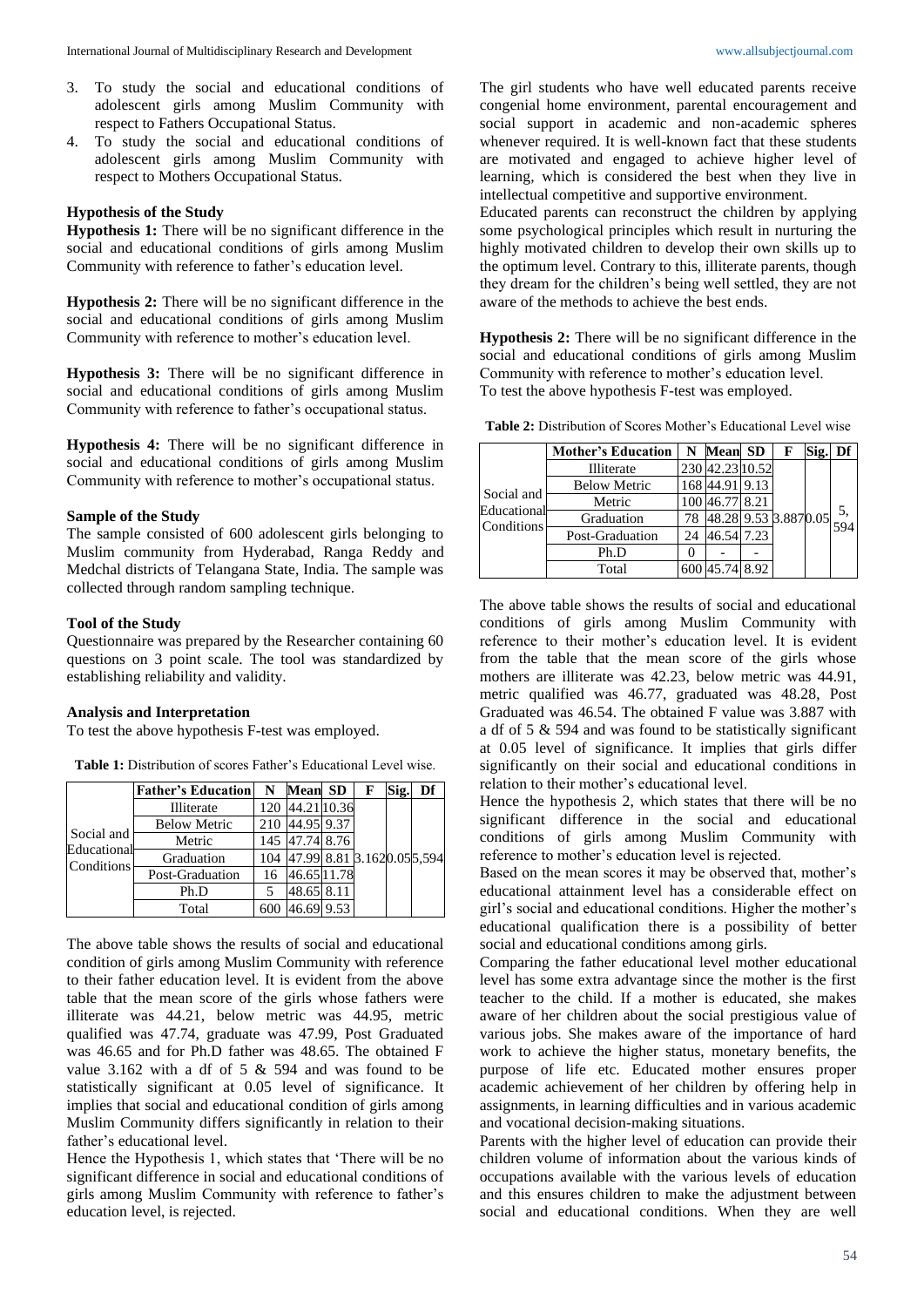informed and guided by the experienced parents, obviously these children's social and educational conditions are better and higher than those of children with illiterate or lower level educated parents.

**Hypothesis 3:** There will be no significant difference in social and educational conditions of girls among Muslim Community with reference to father's occupational status. To test the above hypothesis F-test was employed.

**Table 3:** Showing results of test of significant difference between the mean scores of girls with reference to their Father Occupational Status

|            | <b>Father's Occupation</b>                                                                                          | N Mean SD     |  | F | Sig. Df |  |
|------------|---------------------------------------------------------------------------------------------------------------------|---------------|--|---|---------|--|
| Social and | Government                                                                                                          | 86 47.85 9.23 |  |   |         |  |
|            | Private                                                                                                             | 17046.268.65  |  |   |         |  |
|            | Educational Self Employed - Farmer $24445.699.38$<br>Conditions Unemployed - Daily<br>Conditions Unemployed - Daily |               |  |   |         |  |
|            | Unemployed - Daily<br>Wage                                                                                          | 10043.559.17  |  |   |         |  |
|            | Total                                                                                                               | 60045.839.10  |  |   |         |  |

The above table shows the results of social and education conditions of girls among Muslim Community with reference to their father occupational status. It is evident from the table that the mean score of the girls whose father's are government employees was 47.85, fathers with private occupation was 46.26, fathers with self-employment i.e. farmers or business personnel was 45.69 and fathers with unemployment i.e. daily wage workers was 43.55. The obtained F value 3.689 with a df of 3 & 596 and was found to be statistically significant at 0.05 level of significance. It implies that girls of Muslim Community differ significantly on their social and educational conditions in relation to their father's occupational status.

Hence the hypothesis 3, which states that there will be no significant difference among social and educational conditions in girls among Muslim Community with reference to father's occupational status is rejected.

Based on the mean scores it may be observed that, father's of girls who are working in government sector are better than father's of girls who are unemployed i.e. working as daily wage workers. So it can be said that the father's occupational status has a considerable effect on children's social and educational conditions. Fathers working in government sector are better and followed by privately working fathers, self-employed fathers in raising their own children in social and educational conditions. Unemployed father's children lack such advantage.

The nature of job and income earned are the parameters in deciding a job as high prestigious one. The children of highprofile fathers perceive father as their role model, they try to prove themselves as their perfect children. Children identify strongly with their parents stereotypical occupations. The children of low profile or unemployed father's lack of inspirational environment, their aims are limited to get any one of the employment, which can provide some financial security to him/her and to his/her family.

**Hypothesis 4:** There will be no significant difference in social and educational conditions of girls among Muslim Community with reference to mother's occupational status. To test the above hypothesis F-test was employed.

**Table 4:** Showing results of test of significant difference between the mean scores of girls with reference to their Mother's Occupational **Status** 

| Social and<br>Educational<br>Conditions | <b>Mother's Occupation</b> |     | <b>Mean</b> | <b>SD</b> |       | Sig. | Df    |
|-----------------------------------------|----------------------------|-----|-------------|-----------|-------|------|-------|
|                                         | Government                 | 72  | 48.71       | 8.32      | 3.955 | 0.05 | 3,596 |
|                                         | Private                    | 134 | 45.22       | 9.36      |       |      |       |
|                                         | Self Employed - Farmer     | 218 | 44.18       | 8.12      |       |      |       |
|                                         | Unemployed - Daily Wage    | 176 | 42.94       | 9.06      |       |      |       |
|                                         | Total                      | 300 | 44.72       | 8.89      |       |      |       |

The above table shows the results of social and educational conditions of girls among Muslim Community with reference to their mother's occupational status. It is evident from the table that the mean score of the girls whose mother's are government employees was 48.71, private occupation was 45.22, self-employment i.e. farmers or business personnel was 44.18 and fathers with unemployment i.e. daily wage workers was 42.94. The obtained F value 3.955 with a df of 3 & 596 was found to be statistically significant at 0.05 level of significance.

Hence the hypothesis 4, which states that there will be no significant difference in social and educational conditions of girls among Muslim Community with reference to mother's occupational status is rejected.

Based on the mean scores it may be observed that, mother's of girls who are working in government sector were better than mother's of girls who were self employed and unemployed i.e. daily wage workers or house wives. So it can be said that mother's occupational status has a considerable effect on children's social and educational conditions. Mothers working in government sector are quite better than privately working mothers, self employed mothers in raising the girls in social and educational

conditions. Unemployed mother's children particularly girls lack such advantage.

Mothers, who are government employees, are educated, self-reliant, and resourceful. They possess considerable knowledge on educational and social avenues. Whenever their child encounters a problem or difficult situation in connection with his or her educational or social choices, an employed mother can guide her children properly and appropriately.

#### **Conclusion**

Education is the modification of behaviour. Education is an essential element of human resource development as it improves the knowledge and develops required skill base among the individuals. Education helps the individual to grow within himself, to expand his or her thinking skills, explore the world and widen the horizons.

The social tradition and misunderstanding that prevailed within the community regarding education has prevented many minority girls from being educated. Poverty which is a huge deterrent for many Muslim girls to get access to higher education is also a problem that poses a challenge. Lack of accessibility to education, lack of hostels and senior